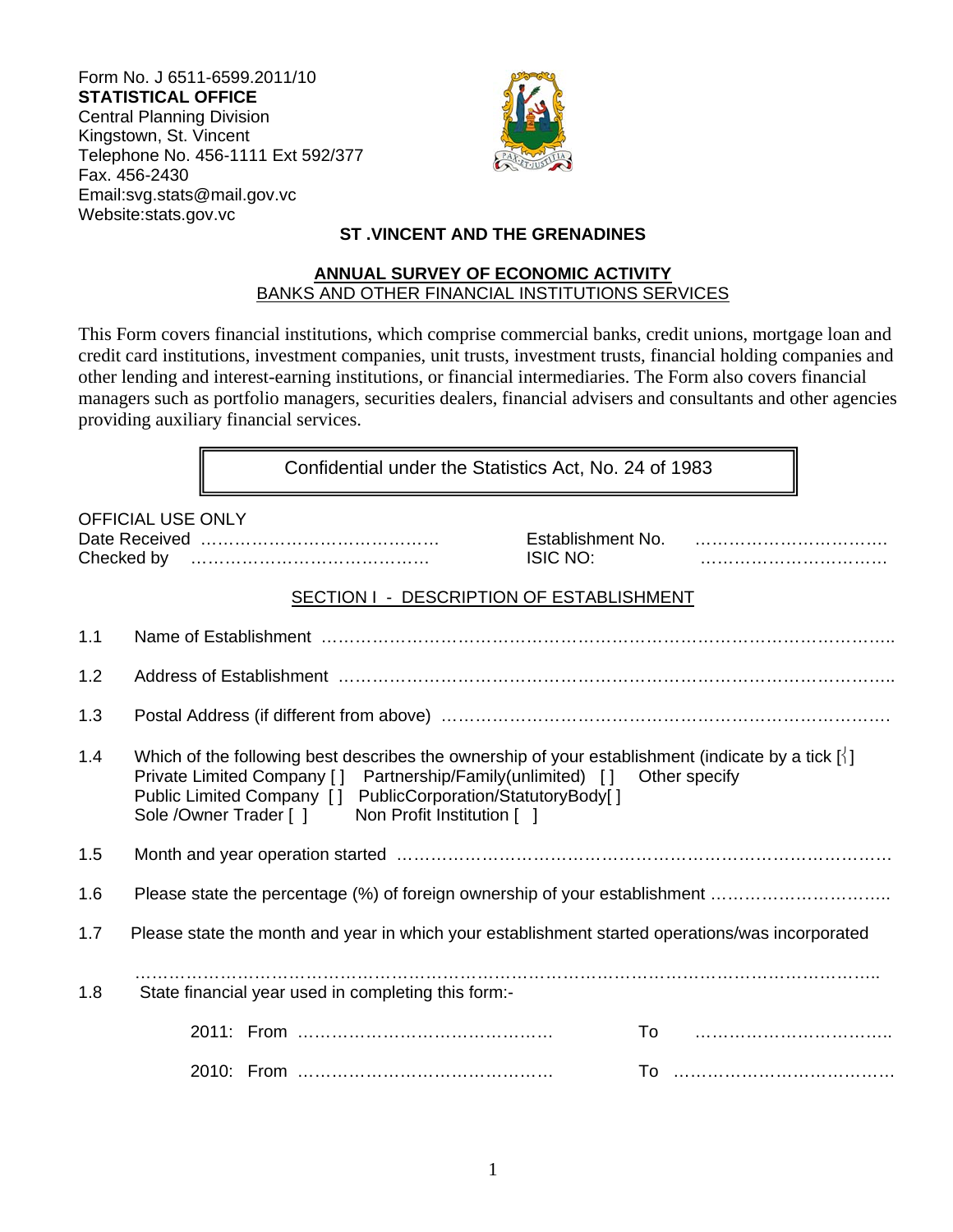**If your financial year is not the same as the calendar year, please apply the following procedure: If your financial year ends on or before June 30, enter 2011/2012 accounting data for 2011 and 2010/11 for 2010. If your financial year ends after June 30, enter 2010/2011 accounting data for 2011 and 2009/2010 accounting data for 2010** 

| 1.8 Activity carried on by your establishment                                       |
|-------------------------------------------------------------------------------------|
|                                                                                     |
|                                                                                     |
| 1.9 Please indicate whether it is normal policy to close operations during the year |
|                                                                                     |
| No _________________________                                                        |
| 1.10 Name of person responsible for completing the questionnaire:                   |
|                                                                                     |
|                                                                                     |
|                                                                                     |

### SECTION 2 - PERSONS ENGAGED

2.1 How many persons were engaged in each of the below categories during the last pay period for the months of June and December.

|                   | <b>Working Proprietors</b> |        | <b>Unpaid Workers</b> |        | Employees |        |
|-------------------|----------------------------|--------|-----------------------|--------|-----------|--------|
| Period            | Male                       | Female | Male                  | Female | Male      | Female |
| $2011 - June$     |                            |        |                       |        |           |        |
| $2011 - December$ |                            |        |                       |        |           |        |
| $2010 - June$     |                            |        |                       |        |           |        |
| $2010 - December$ |                            |        |                       |        |           |        |

SECTION 3 - SALES AND RECEIPTS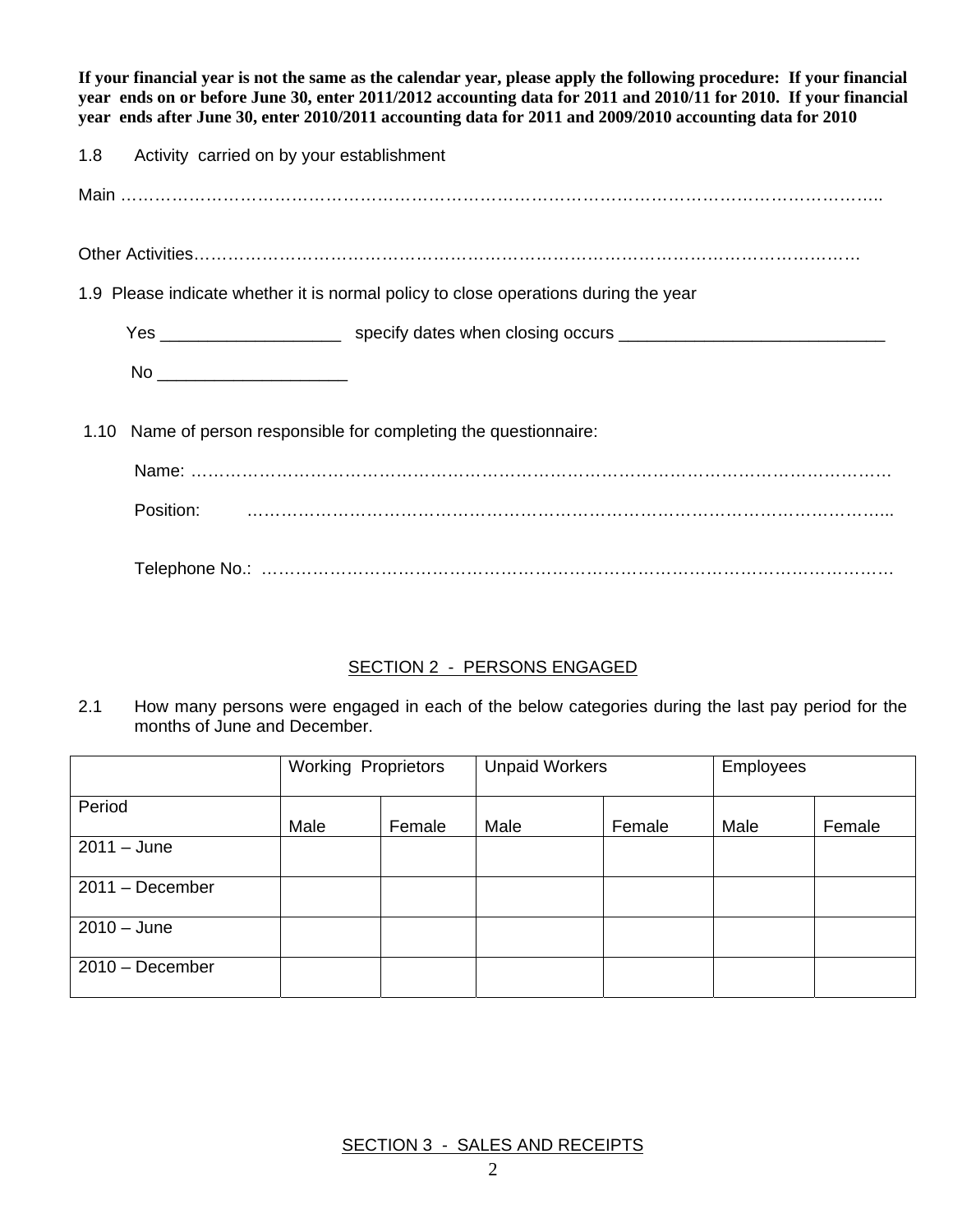|  | EC \$ |
|--|-------|
|--|-------|

|       | <b>Sales and Receipts</b>                      | 2011 | 2010 |
|-------|------------------------------------------------|------|------|
| D4100 | Interest from loans and mortgages              |      |      |
| D4100 | Interest from other investments                |      |      |
| D4200 | Income from dividends, securities and deposits |      |      |
| P1111 | Commissions on foreign exchange                |      |      |
| P1111 | Fees, commissions and other charges            |      |      |
| P1111 | Professional fees from all sources             |      |      |
| P1111 | Gross income from the rental of buildings      |      |      |
| P1189 | Other operating income                         |      |      |
|       | <b>Total Income</b>                            |      |      |

# SECTION 4 - EXPENSES

|        |                                               |      | (EC Dollars) |
|--------|-----------------------------------------------|------|--------------|
|        | <b>Labour Payments</b>                        | 2011 | 2010         |
| D1111  | Gross wages and salaries paid to employees    |      |              |
|        | during the year                               |      |              |
|        | Employers contribution to:-                   |      |              |
| D11111 | (a)Social Security                            |      |              |
| D11112 | (b) Medical Benefit scheme                    |      |              |
| D11113 | (c) Private Pension Schemes, Life, Health and |      |              |
|        | casualty insurance schemes                    |      |              |
| D11114 | <b>Directors Fees</b>                         |      |              |
| D11115 | Value of payments in kind                     |      |              |
| D11116 | Other payments to labour                      |      |              |
|        | <b>Total labour Payments</b>                  |      |              |
|        | <b>Other Operating expenses</b>               |      |              |
| D2990  | Other Taxes on production                     |      |              |
| D2149  | Taxes levied on financial institutions        |      |              |
|        |                                               | 2011 | 2010         |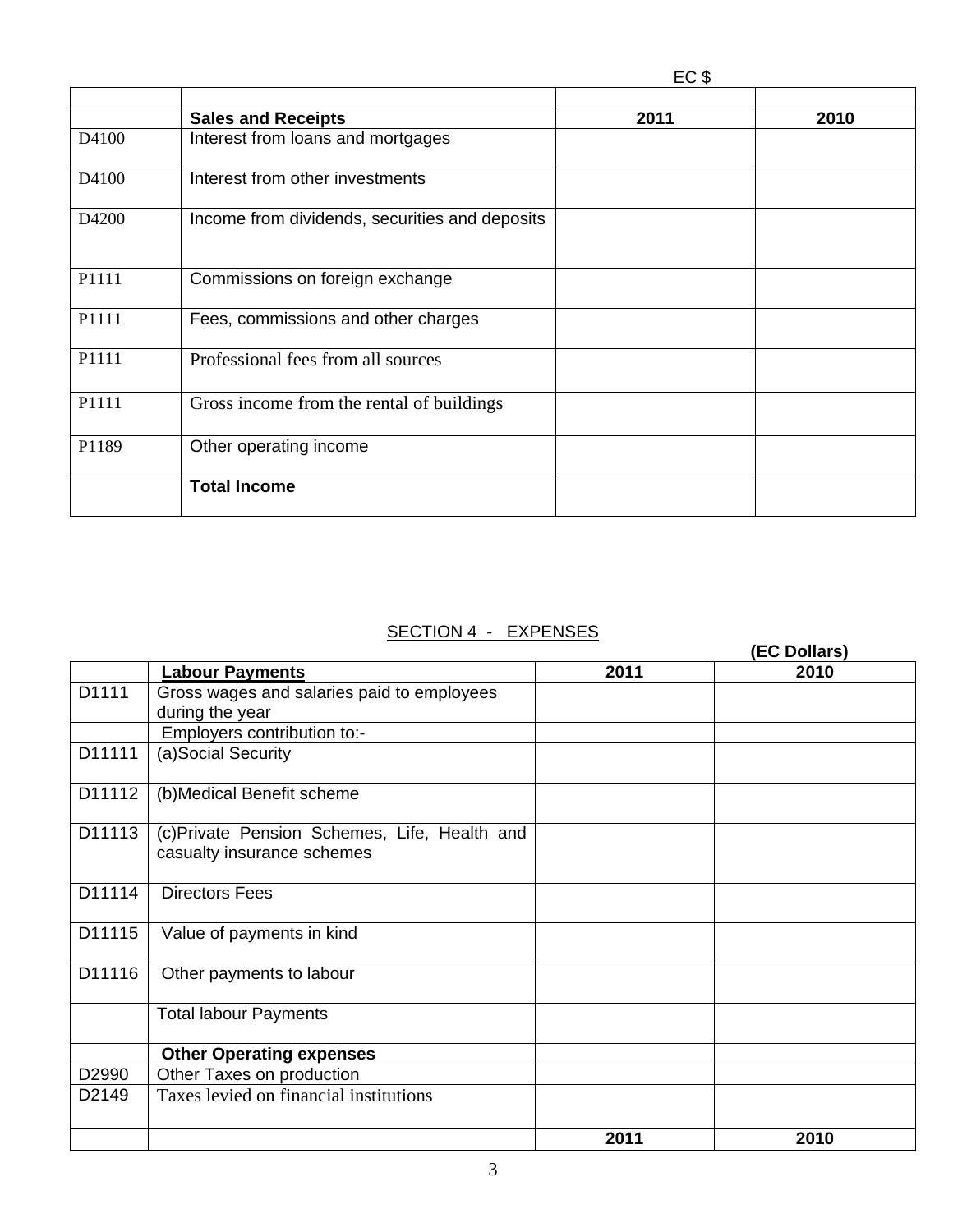| D29901 | Property tax                                         |      |      |
|--------|------------------------------------------------------|------|------|
| D29902 | Hotel tax                                            |      |      |
| D29903 | Licences and other fees                              |      |      |
| D29904 | Other (specify)                                      |      |      |
| K1000  | Depreciation and amortization                        |      |      |
|        |                                                      |      |      |
| D4009  | Interest paid on deposits                            |      |      |
| D4009  | Interest paid on loans                               |      |      |
| P2160  | Cost of fuel                                         |      |      |
| P2170  | Cost of stationary and other Office supplies         |      |      |
| P2211  | Maintenance and repair of machinery and<br>equipment |      |      |
|        | Maintenance and repair of vehicle                    |      |      |
| P2220  | Electricity                                          |      |      |
| P2221  | Water                                                |      |      |
| P2240  | Building maintenance and repair                      |      |      |
| P2412  | Transport and travel                                 |      |      |
| P2420  | Telephone and other communications                   |      |      |
| P2421  | Postage and courier services                         |      |      |
| P2510  | Bank charges                                         |      |      |
| P2520  | Insurance                                            |      |      |
| P2540  | Credit card commissions                              |      |      |
| P2550  | Commissions paid to travel agents                    |      |      |
| P2610  | Rental/lease of buildings                            |      |      |
| P2630  | Rental/lease of machinery, equipment                 |      |      |
| P2631  | Rental/lease of vehicles                             |      |      |
| P2700  | Computer services/maintenance of office<br>equipment |      |      |
|        |                                                      | 2011 | 2010 |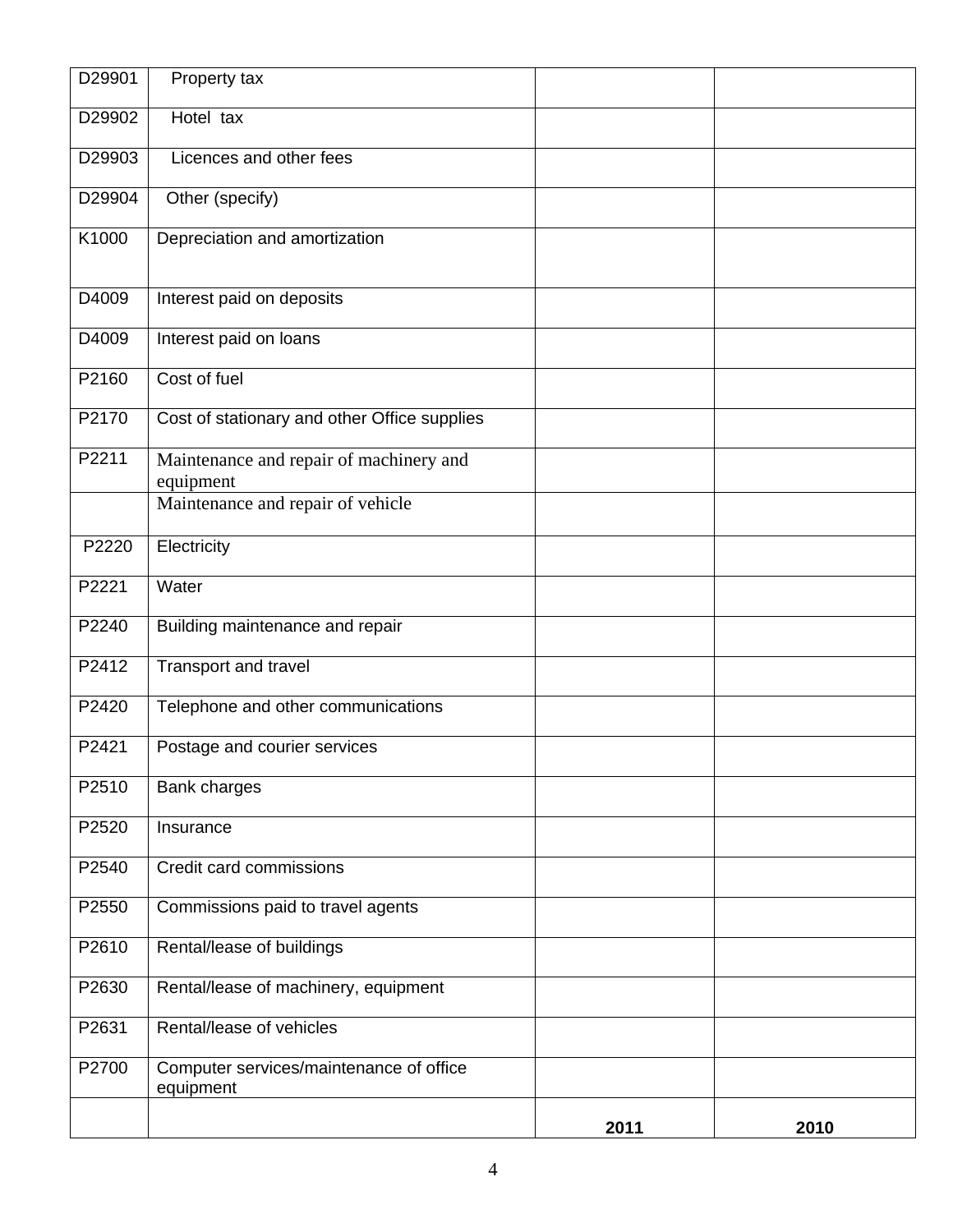| P2810  | <b>Professional services</b>    |  |
|--------|---------------------------------|--|
| P2820  | Advertising and promotion       |  |
| P2891  | Guest entertainment             |  |
| P2892  | Management fees                 |  |
| P2900  | All Other operating expenses    |  |
|        | <b>Total Operating Expenses</b> |  |
| D4190  | Interest paid                   |  |
| D7520  | Bad debt written off            |  |
| D7521  | <b>Donations</b>                |  |
| P29001 | Royalties                       |  |
|        | Other non-operating Expenses    |  |
|        | <b>Total Expenses</b>           |  |

## SECTION 5 - SPECIAL ITEMS

|                                      |      | (EC dollars) |
|--------------------------------------|------|--------------|
| <b>Special Items</b>                 | 2011 | 2010         |
| Total profit(loss) before income tax |      |              |
| Dividends payable                    |      |              |
| Additions to retained earnings       |      |              |
| Dividends repatriated                |      |              |

#### SECTION 6 - CAPITAL EXPENDITURE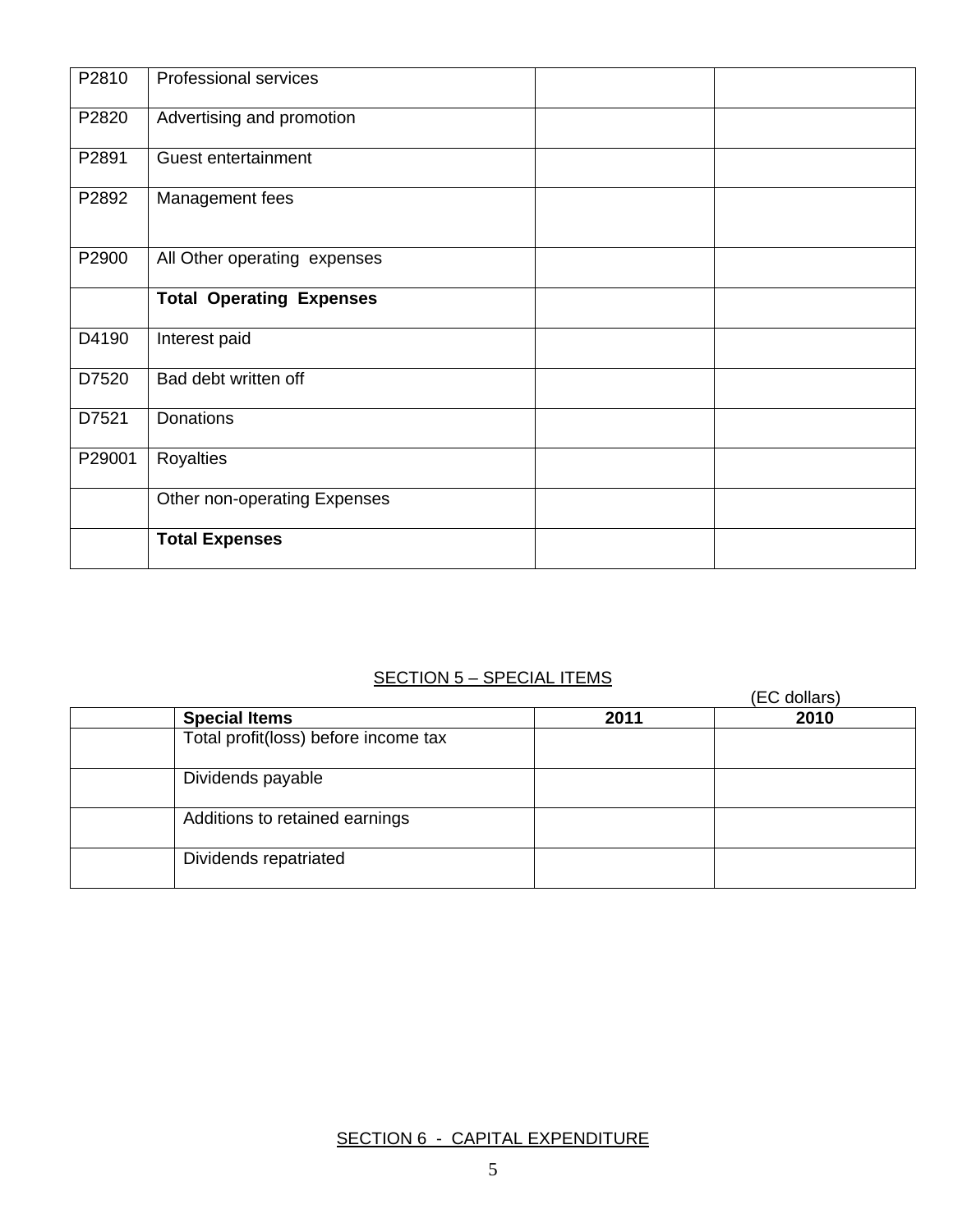|       |                                                                  |      | (EC dollars) |
|-------|------------------------------------------------------------------|------|--------------|
|       |                                                                  | 2011 | 2010         |
|       | Land                                                             |      |              |
|       | (a) Purchased                                                    |      |              |
| P5131 | (b) Reclaimed                                                    |      |              |
| P511  | <b>Building</b>                                                  |      |              |
| P5112 | Purchased - Residential                                          |      |              |
| P5112 | Purchased -Non-residential                                       |      |              |
| P5111 | Constructed - Residential                                        |      |              |
| P5111 | Constructed - Non-residential                                    |      |              |
| P5111 | Construction works, roads and parking<br>areas                   |      |              |
| P5111 | Machinery and equipment purchased                                |      |              |
| P5111 | Motor vehicles and other transport<br>equipment purchased        |      |              |
| P5111 | Livestock for breeding, dairy, draught,<br>plantations, orchards |      |              |
| P5111 | Plantations, orchards                                            |      |              |
| P5111 | Computer software                                                |      |              |
| P5111 | <b>Other Fixed Assets</b>                                        |      |              |
|       | <b>Total Capital Expenditure</b>                                 |      |              |
|       | <b>Sales of Capital Goods</b>                                    |      |              |
|       | Land                                                             |      |              |
| P5113 | <b>Building</b>                                                  |      |              |
|       | (a) Sold - Residential                                           |      |              |
|       | (b) Sold - Non-residential                                       |      |              |
| P5113 | Machinery and Equipment                                          |      |              |
| P5113 | Motor vehicle and other transport<br>equipment sold              |      |              |
|       |                                                                  |      |              |
|       |                                                                  | 2011 | 2010         |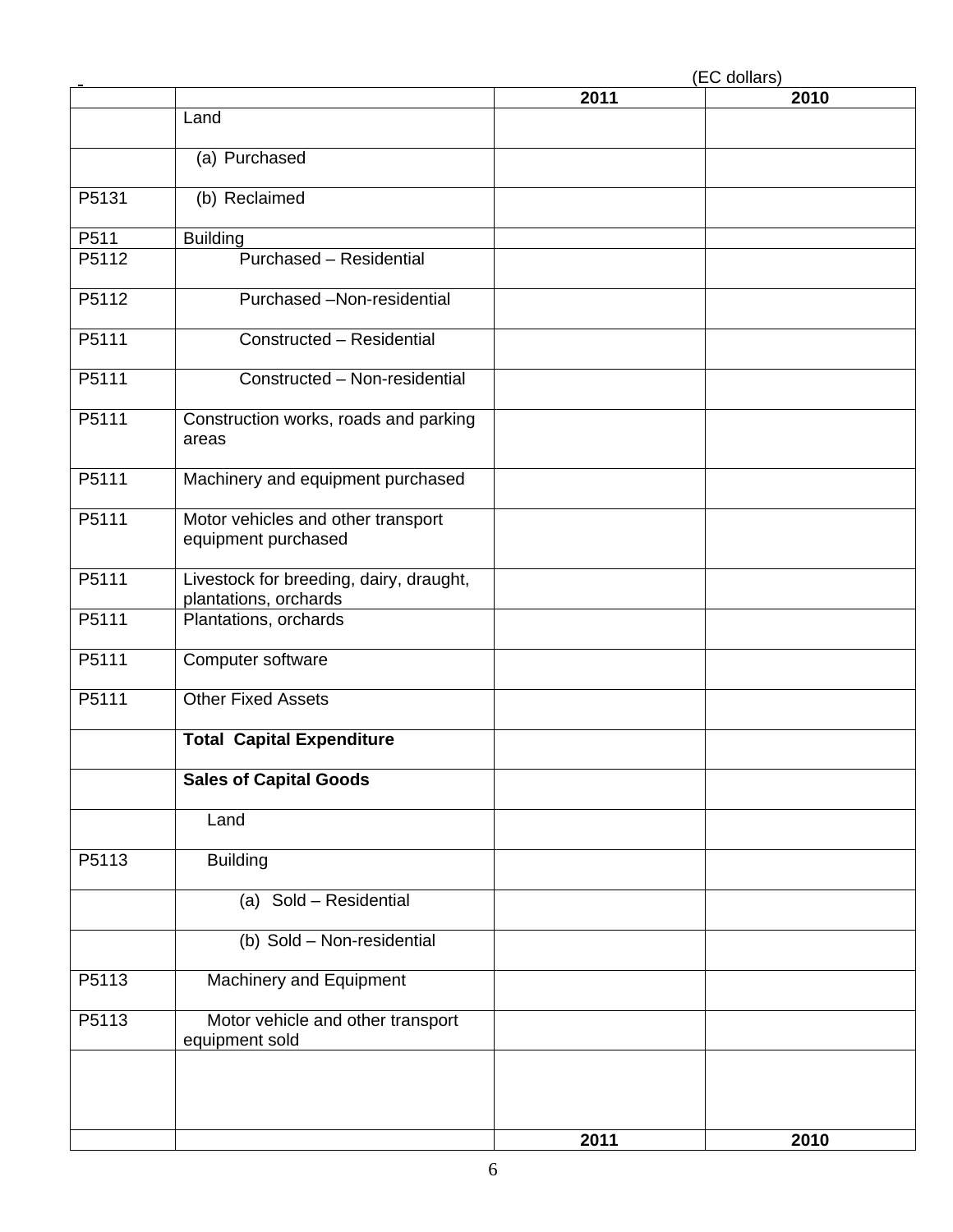| P5113 | Other fixed assets sold (Specify)   |  |
|-------|-------------------------------------|--|
|       | .                                   |  |
|       |                                     |  |
|       |                                     |  |
|       |                                     |  |
|       | <b>Total Sales of Capital Goods</b> |  |

### SECTION 7 – VALUABLES

|         |                                 | 2011 | 2010 |
|---------|---------------------------------|------|------|
| P53AN13 | <b>Acquisition of Valuables</b> |      |      |
| P53AN14 | Disposal of Valuables           |      |      |

## SECTION 8 - MISCELLANEOUS

What was the total value of checks cleared during the year?

|                           | 2011 | 2010 |
|---------------------------|------|------|
| Number of cheques cleared |      |      |
| Value of cheques cleared  |      |      |

What was the total value of goods (c.i.f.) and services purchased directly from abroad?

 $2010:$ \$

2009: \$\_\_\_\_\_\_\_\_\_\_\_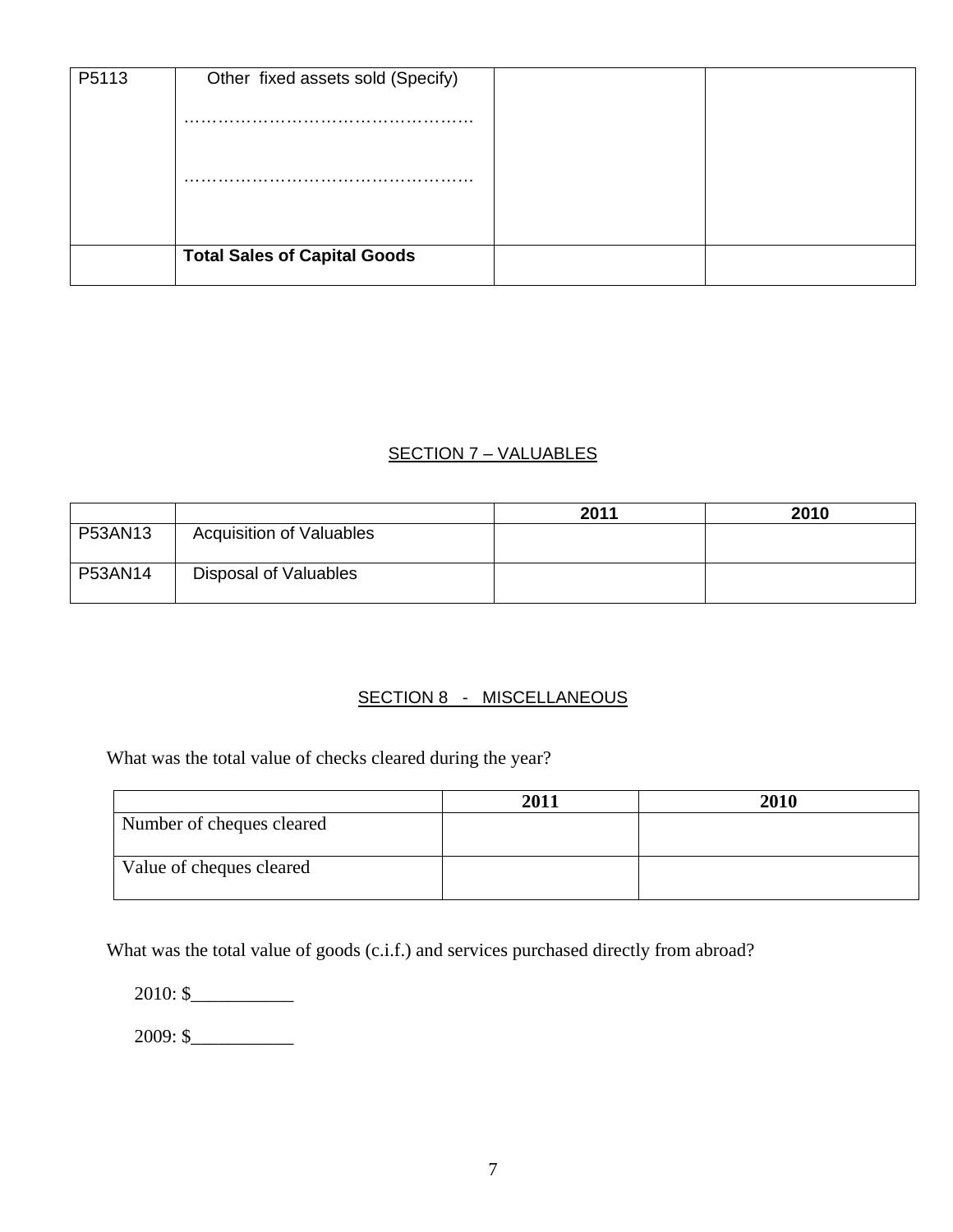#### **BANKS AND OTHER FINANCIAL INSTITUTIONS SERVICES EXPLANATORY NOTES**

| P 4100            | Interest received                                           | Income receivable by the owners of certain types of financial assets<br>such as deposits, loans, securities, etc.                                                                                                                                                                                                                                                                                                                                                                                                                                                                   |
|-------------------|-------------------------------------------------------------|-------------------------------------------------------------------------------------------------------------------------------------------------------------------------------------------------------------------------------------------------------------------------------------------------------------------------------------------------------------------------------------------------------------------------------------------------------------------------------------------------------------------------------------------------------------------------------------|
| D4200             | Dividends received                                          | Income to which shareholders become entitled to as a result of<br>placing funds at the disposal of corporations.                                                                                                                                                                                                                                                                                                                                                                                                                                                                    |
| P1111             | Fees, commissions and<br>other charges                      | Included are fees for intermediaries' services, such as those<br>associated with letters of credit, bankers acceptances, lines of credit,<br>financial leasing, foreign exchange transactions, etc.; commissions<br>and other fees related to transactions in securities -- brokerage,<br>placements of issues, underwritings, redemptions, arrangements of<br>swaps, options, and other hedging instruments, etc.; commissions of<br>commodity futures traders; and services related to asset<br>management, administration of stock and other financial market<br>exchanges, etc. |
| P 1189            | Other operating income                                      | Income from other sources related to the business, e.g., rental of<br>buildings and equipment, commissions, ledger fees, exchange<br>gain/loss, miscellaneous income, etc. Exclude grants, donations and<br>subventions received, gains or losses on the sale of fixed assets and<br>bad debts recovered.                                                                                                                                                                                                                                                                           |
| D1111             | Wages, salaries and<br>benefits                             | Gross cash payments to employees, including overtime payments,<br>bonuses, fees, commissions, cost of living allowances, vacation and<br>sick pay. Include the employer's contributions to pension, insurance<br>and other schemes on behalf of employees, as well as the cost of<br>meals, housing and other benefits not recovered from employees.                                                                                                                                                                                                                                |
| D2990             | Other taxes and<br>licences                                 | Include business fees, business and professional licences, property<br>taxes, vehicle licences, stamp duties and other fees paid to<br>government on behalf of the business.                                                                                                                                                                                                                                                                                                                                                                                                        |
| D4190             | Interest paid                                               | Income payable on deposits, loans, securities, etc.                                                                                                                                                                                                                                                                                                                                                                                                                                                                                                                                 |
| P <sub>2412</sub> | Transport and travel                                        | Local freight charges, local and overseas business travel.                                                                                                                                                                                                                                                                                                                                                                                                                                                                                                                          |
| P <sub>2420</sub> | Telephone, postage and<br>other communications              | Include cellular phone charges, the cost of courier and messenger<br>services, fax, telex, and internet services.                                                                                                                                                                                                                                                                                                                                                                                                                                                                   |
| P2520             | Insurance                                                   | Premiums paid for motor vehicle, property and marine insurance.<br>Include insurance of staff under DIIII.                                                                                                                                                                                                                                                                                                                                                                                                                                                                          |
| P <sub>2700</sub> | Computer services and<br>maintenance of office<br>equipment | Include cost of consultancy services related to the installation of<br>computer hardware, software implementation services, data<br>processing services, and maintenance and repair of equipment.                                                                                                                                                                                                                                                                                                                                                                                   |
| P <sub>2810</sub> | Professional services                                       | Include expenditure on legal, accounting, audit, architectural and<br>engineering services, management and other consultancy services.                                                                                                                                                                                                                                                                                                                                                                                                                                              |
| P <sub>2820</sub> | Advertising and<br>promotion                                | Include entertainment expenses.                                                                                                                                                                                                                                                                                                                                                                                                                                                                                                                                                     |